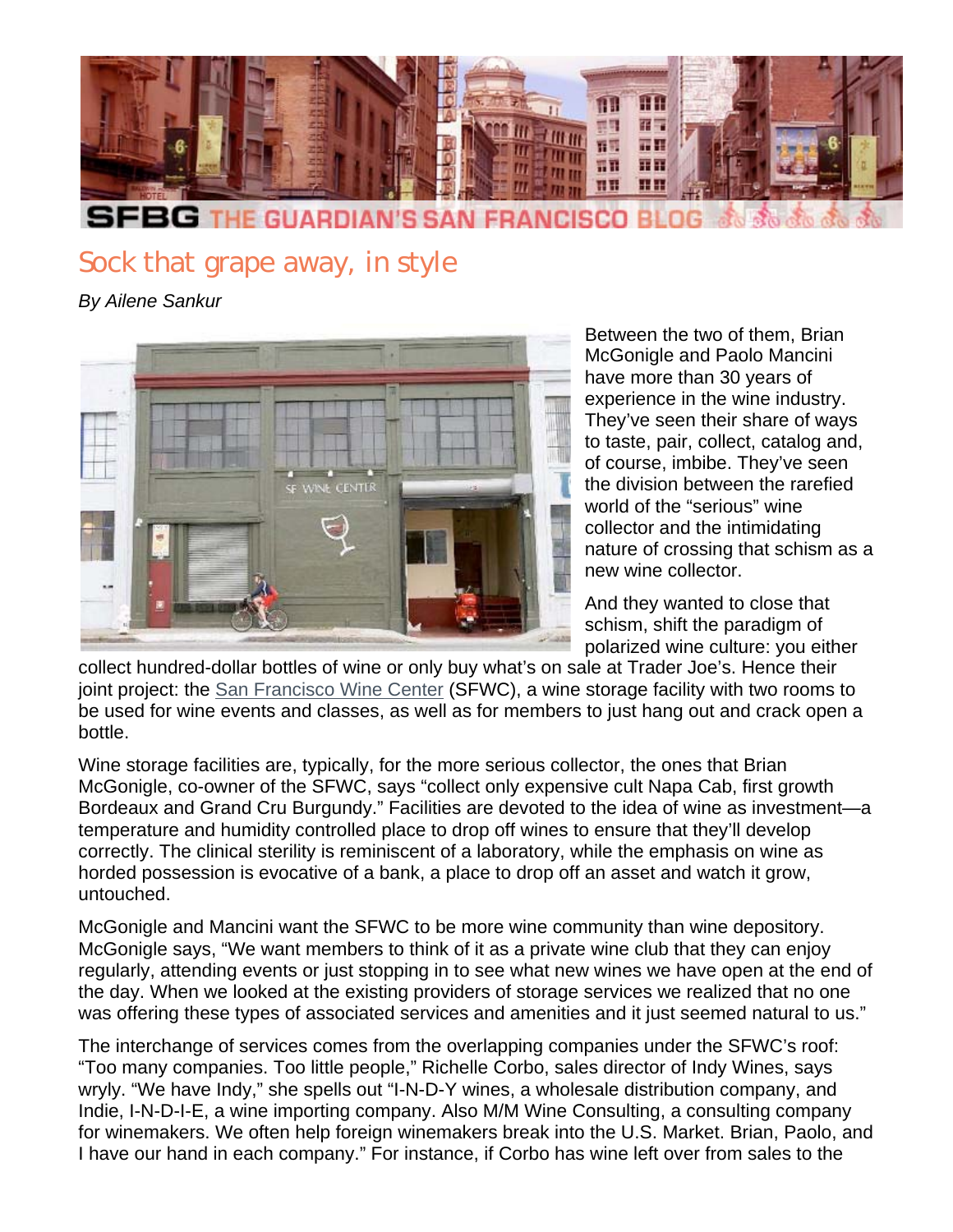restaurant industry with the distribution company, she'll leave it out in one of the member rooms for free sampling. Also contacts made in one company can be used for the other, winemakers brought in to teach classes or conduct tastings even though SFWC does not offer wines for retail sale.

Brian McGonigle bought SFWC's building in 2005, but it was constructed in 1926 and originally housed the Del Monte meat plant. All that remains after the building was gutted was the low redwood roof, which emits a faint, pleasantly woody smells. The roof is evocative as the only reminder of the transition from butchery to bougie—the typical SOMA switch from working-class to new money. And yet, the roof is also evocative of the buliding's new life: its low height and reddish wooden trusses make you feel like you're inside a wine cask.

The storage facility on the first floor looks like what you'd hastily cram your belongings into before having to move back in with your parents, except for a row of dark oak cubbies with wire doors—the smaller lockers--lining one side. Lockers range from a 20-wine capacity for \$75 a month to a 400-wine capacity for \$450 a month. Newer collectors can choose the smaller lockers, or go in on a locker with friends and family. McGonigle says, "Because storage is the key to membership but not all we offer, we're happy to have as many members as possible...



We envision that members will store their wines but also come to events with visiting winemakers and top local chefs, buy wines they taste and like, take classes, etc so it's more than just state-of-the art collector storage."

The facility is climate and humidity controlled, and the black eyes of security cameras follow you wherever you go. Corbo says, "The cameras record 24 hours a day. We have many cameras all over the building and the temperature and humidity controls are linked to our security system as well. If the temp get too warm then we get a call."

Upstairs, the City Room looks out towards downtown San Francisco through floor to ceiling windows. A black-granite topped kitchen—with all the stainless steel sub-zero appliances you could ever hope to have, and, one day, learn how to use—lines one wall. The rest is all hardwood floors, and dark oak furniture covered in black leather. It's a sleekly gorgeous space worlds removed from the concrete floors and orange metal doors down below. Here's where most wine events will be held but the room will be open to members otherwise.

**The City Room**

The Reserve Room is located in the back of the building. This windowless room, the perimeter all wood and wire storage lockers has only an imposing black table and heavy black leather chairs. It is suggestive of somewhere that people would sit around and drink wine…then decide to whack somebody. But who doesn't want to insert themselves in a Sopranos fantasy? The entire facility has wi-fi.

One of the rooms will always be open, usually the Reserve Room. SFWC asks members notify them when they're coming by and would like to use any of the event spaces or if they're bringing